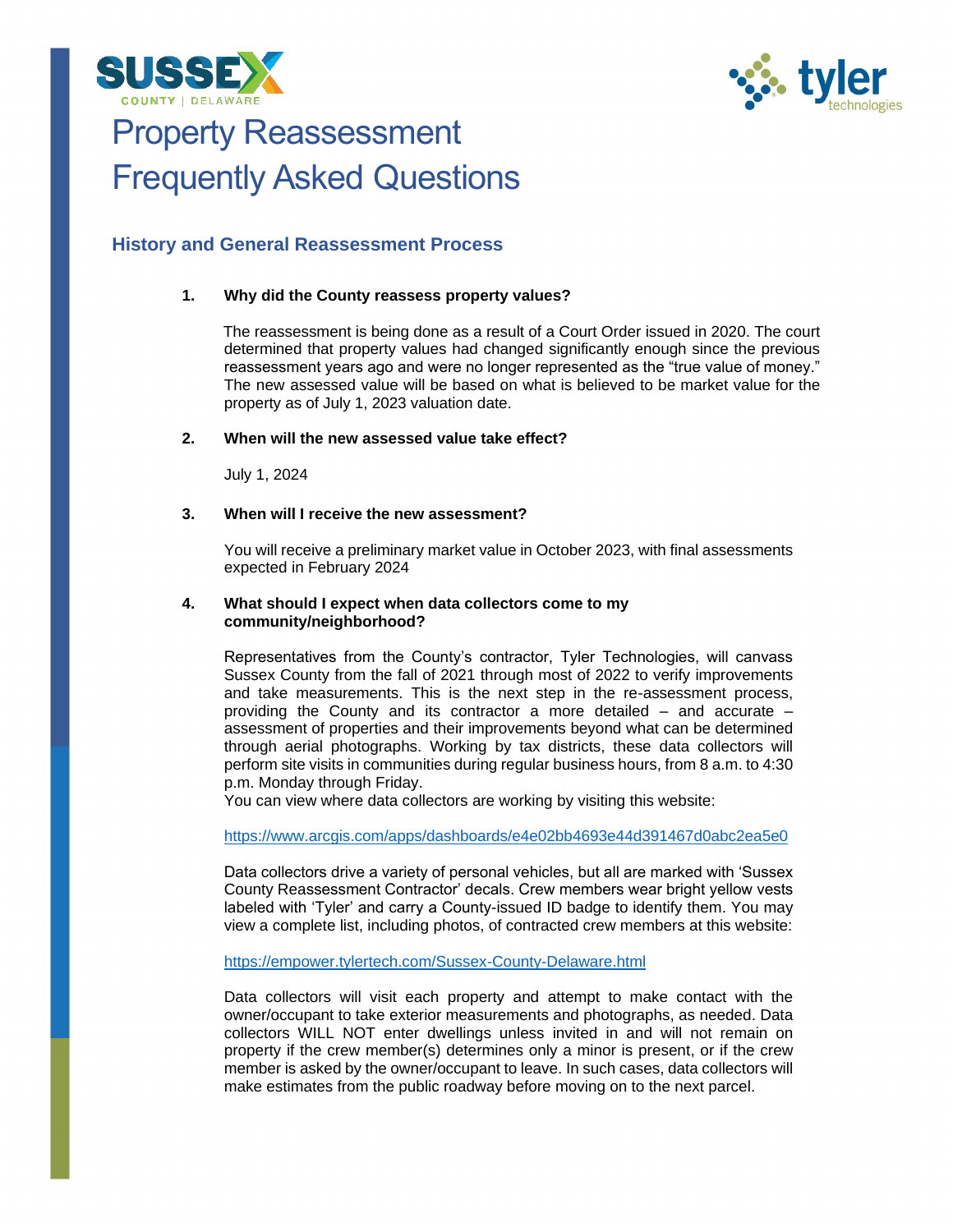# **Determining a Property's Value**

## **5. How are the new values being set?**

The assessment will be done by Tyler Technologies, a nationally recognized firm, under contract with the County. The market value of the property is determined by site visits to all improved properties, sales data collection, valuation methodology by property class, commercial income and expense data analysis, ratio studies, and value review. Digital photos will be taken of all improved properties (parcels with structures), and then data mailers will be sent to ask property owners to verify that the collected data was correct. Tyler analyzes recent sales of similar properties and considers construction costs and income and expense information, when appropriate.They also consider the impact of houses being on busy streets or adjacent to commercial uses. They will not look at deeds or consider issues with a property that were not apparent from a visual inspection.

## **6. What is market value?**

There are several long explanations of market value, but simply put, it is the most probable price a willing buyer would pay a willing seller for a property on the open market if neither party is under pressure to buy or sell.

## **7. How can I determine whether my new value is correct?**

The key question is: could you or would you sell the property for the amount listed as the new assessment? You can check this against sales of similar properties in your neighborhood. Tyler will take into consideration sales of nearby comparable properties that are recorded during a 30-month period ending on June 30, 2023, prior to setting values. You can check recent transactions through websites such as Realtor.com, Trulia, and Zillow or by asking real estate professionals, including licensed realtors, about sales in your neighborhood. Tyler will not be able to consider sales recorded after June 30, 2023, for purposes of setting the valuation because of the state law requirement that the values be set as of a specified date. If you feel that the final value you receive in February 2024 does not accurately reflect the market value of your property, you can file a formal appeal with the Board of Assessment Review.

## **8. Should the preliminary assessed value be the same as the purchase price for my property?**

The goal of the assessment project is to determine the fair market value of every property in Sussex County. If you purchased your house within the past year, and if the purchase was on the open market and had no unusual conditions, the appraised value on your notice should be reasonably close to the sale price, but probably will not be the exact amount. Just because one person is willing to pay a certain amount for a property doesn't mean that the majority of buyers would be willing to pay the same price. During the valuation process, each property is compared to up to five similar properties to determine the most probable selling price. While sale prices may vary slightly, even for identical properties, the assessor must be equitable in his valuations. Therefore, similar properties will have the same appraised value, even if they might sell for a little more or less than the appraised value.

Even if you appealed your value (assessment) in a prior year to the Assessor's Office, or to the Board of Assessment Review, and the value was adjusted, the revaluation appraises each property as if it had not been valued before. Any prior changes are not considered since those changes were based on the old base year value for all of the



**2**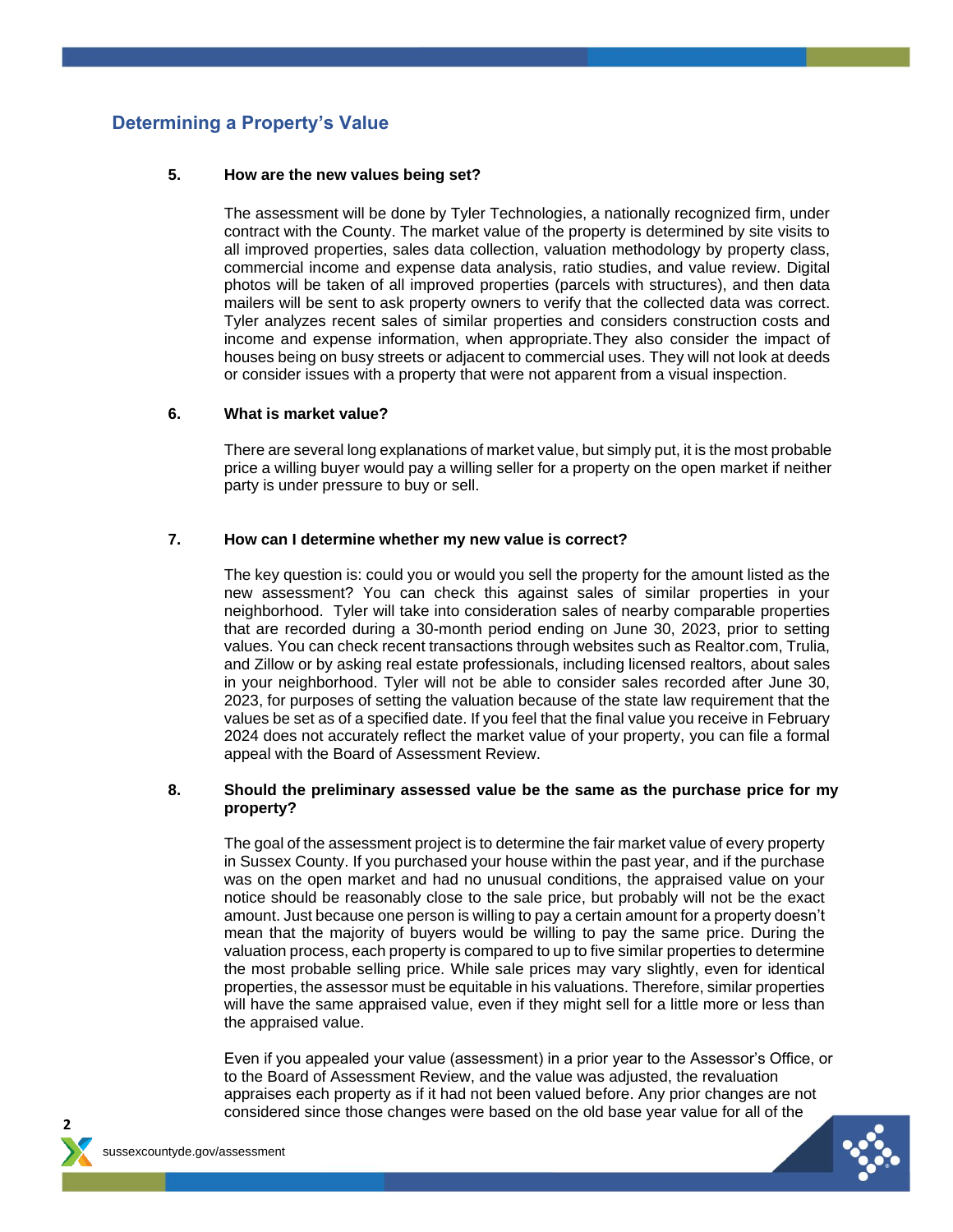properties in the County. The new value you receive should be a reasonable estimate of market value and equitable with surrounding properties of a similar type.

## **9. Are exemptions included in this preliminary value?**

Any existing exemptions are not included in your preliminary value but will be in the taxable value you receive from the County after the reassessment. (Taxable value equals the assessed value less any exemptions that may be applicable). Questions concerning exemptions must be directed to the Assessment Department or Billing Division (State 65 Credit) Assessment Phone: (302) 855-7824 / Billing: (302) 855-7871

## **10. What will happen to me when an assessor sees an improvement on my property that I did not receive a County permit for or County approval?**

The Tyler assessors will conduct a site visit to each property to ascertain the structures on the property and to take measurements and digital pictures of the improvements. The improvements will be added to your property's assessment record and the value of your property will include the value of those structures.

## **The Impact on Property Taxes Due to a Reassessment**

#### **11. Will the county or school collect more taxes as a result of the reassessment?**

The County and the school districts are capped by law on how much additional revenue can be generated from reassessment. Following the reassessment, property tax rates will be adjusted to ensure the taxing entity does not collect more than allowed by statute. Per State Code, the County is capped at a 15 percent increase in tax revenue following a reassessment. The schools are capped at 10 percent.

#### **12. Does the County Reassessment Project affect my county and school taxes?**

It may. A resident's county and school taxes are all based on the assessed value of a property. While the overall impact on a community is capped by State Code, individual property owners may see their taxes decrease or increase.

#### **13. Can a municipality otherwise increase taxes?**

A municipality may, by separate and specific vote, seek to increase their property tax rate. Some municipalities use the county assessments and others do not. If you live in a municipality, you should contact your municipality on how your taxes will be impacted, if at all, after you receive your new County assessment value.



**3**